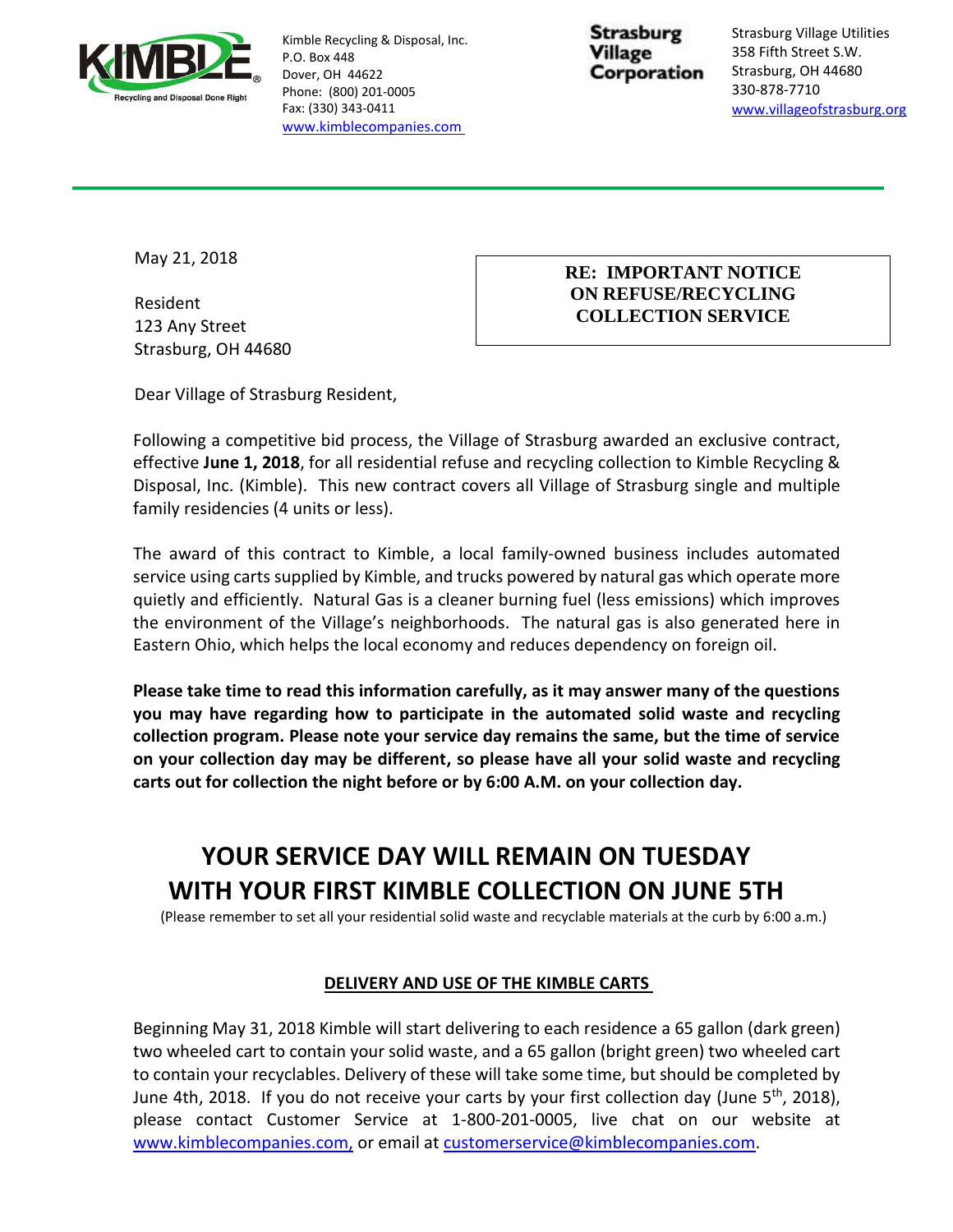**The Kimble carts are provided for your use only at your current address. If you move from your current address the carts are to remain at the property for use by the next occupant. For any lost, stolen, damaged, etc. Kimble carts, there will be a fee of \$100.00 per cart billed to the resident.** 

To use the carts, simply place your bagged household solid waste into the dark green solid waste cart, and place your loose (no need to bag) recyclable materials into the bright green recycling cart. On your collection day, pull both your carts within 2-3 feet of the street with the lid openings facing the street. The carts should be at least 3 feet from one another and other objects such as parked cars, mail boxes, trees, other trash bags, personal container or bulky trash items. Though solid waste and recycling services are provided weekly, it is only necessary to place your carts to the curb when they are full. Kimble is asking that all residents use the Kimble provided carts for weekly collection.

### **THE SOLID WASTE PROGRAM**

**Trash is limited to what can fit inside of the 65 gallon Kimble solid waste cart.** No additional items or bags should be placed alongside the 65 gallon cart without contacting Kimble to arrange and prepay for an additional bulk or bag pickup. Unscheduled excess and nonprepaid materials set out each week will not be collected and must be removed from the curb until your next scheduled collection day. Please see below to learn more about our Bulk Item and Excess Trash Collection Program.

The weekly refuse collection service DOES NOT include, tires, batteries, automotive/truck parts, paint, oil, fluorescent bulbs, gas cans, propane tanks, hazardous/infectious waste, flammable liquids, contractor generated construction materials and any waste prohibited from disposal in a municipal solid waste landfill.

### **THE BULK ITEM PROGRAM**

Bulk items and extra trash not collected as part of the regular service can bet set out to be collected on the Village of Strasburg's **Fall and Spring collection days (please refer to the Village of Strasburg's website, [www.villageofstrasburg.org.](http://www.villageofstrasburg.org/)***,* **for future dates).** Bulky items include stoves, hot water tanks (water removed), washers, dryers, furniture, chairs and carpet (4 feet in length). All mattresses, box springs and upholstered furniture placed out for disposal MUST be wrapped and sealed in plastic. Appliances containing Freon must have the Freon removed and the unit tagged by a qualified technician. If not tagged by a qualified technician the item will be tagged and left for proper handling. Please keep these large items 3 feet away from your carts.

You can call ahead anytime to schedule and prepay for bulk items or extra bags to be removed. To schedule pickup of excess trash on a date other than the Fall and Spring collection day please contact Customer Service at 1-800-201-0005, live chat on our website at [www.kimblecompanies.com,](http://www.kimblecompanies.com/) or email at [customerservice@kimblecompanies.com.](mailto:customerservice@kimblecompanies.com)

### **THE RECYCLING PROGRAM**

The Kimble recycling cart includes information on the lid regarding what can be recycled and provides a more convenient way for residents to recycle large quantities. Please do not use your recycling cart for extra solid waste. Recycling carts containing solid waste will not be emptied and will be tagged to notify the resident of improper use.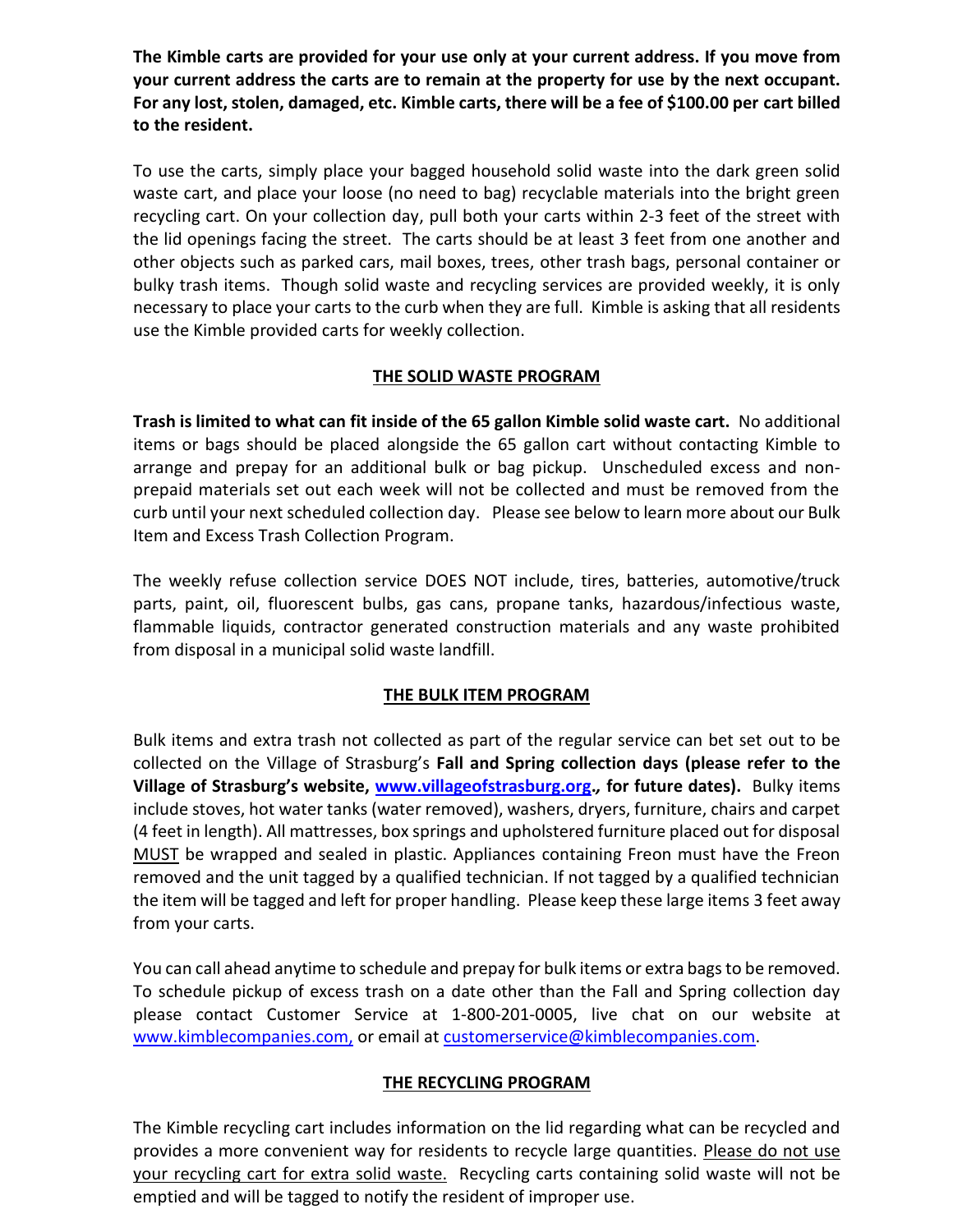**Single Stream Recycling** - There is no need to bundle your newspapers, cardboard, or any other materials separately. All recyclable materials can be placed together loose (**please do not bag your recyclables**) into your new recycling cart as a "single stream" of recyclable material. The individual components of the mixed recyclable materials or "single stream" will be segregated and prepared for market at Kimble's automated recycling facility. See the enclosed complete list of all the items which can be placed in your recycling cart to be recovered and returned to markets.

**Plastics Recycled** – Rigid plastic containers labeled #1 through #7 can be recycled. Most plastic products are labeled on the bottom with a recycling symbol consisting of arrows that cycle clockwise to form a rounded triangle, and enclosing the number 1, 2, 3, 4, 5, 6, or 7. Any rigid food or consumer product container labeled in this fashion can be included for recycling. Examples of plastic containers that can now be recycled include salad dressing bottles, peanut butter and jam jars, juice bottles, squeezable bottles (ketchup and mustard), clam shell food containers, microwavable food containers, yogurt containers, margarine tubs, baby milk bottles, shampoo bottles, cooking oil bottles, hand soap bottles, apple sauce cups, cool whip containers, and plastic flower pot containers.

**Plastic items not acceptable include plastic bags, shrink wrap, Styrofoam, toys, motor oil and antifreeze containers.** As you can see, there is a tremendous amount of material which can be diverted from your solid waste cart to your new 65-gallon recycling cart. Recycling a ton of plastic saves the energy equivalent of 1,500 gallons of gasoline!

#### **HOLIDAY SCHEDULE**

Kimble does not operate on the following Holidays: New Year's Day, Memorial Day,  $4<sup>th</sup>$  of July, Labor Day, Thanksgiving Day, and Christmas Day. If a Holiday falls on a Monday or Tuesday, service will be delayed until Wednesday.

If at any time you have a question regarding your solid waste and recycling service, please contact Customer Service by phone at 1-800-201-0005, live chat on our website at [www.kimblecompanies.com](http://www.kimblecompanies.com/) or email at [customerservice@kimblecompanies.com.](mailto:customerservice@kimblecompanies.com) All billing inquiries should be directed to the Village of Strasburg by phone at 330-878-7710.

To learn more about Kimble, log on to our website [www.kimblecompanies.com.](http://www.kimblecompanies.com/) Also, to assist you in knowing how to properly place items out for collection please see the enclosed "Instructions for Cart Placement" guidelines or the Village of Strasburg web site, [www.villageofstrasburg.org.](http://www.villageofstrasburg.org/)

Sincerely,

Your Kimble Service Team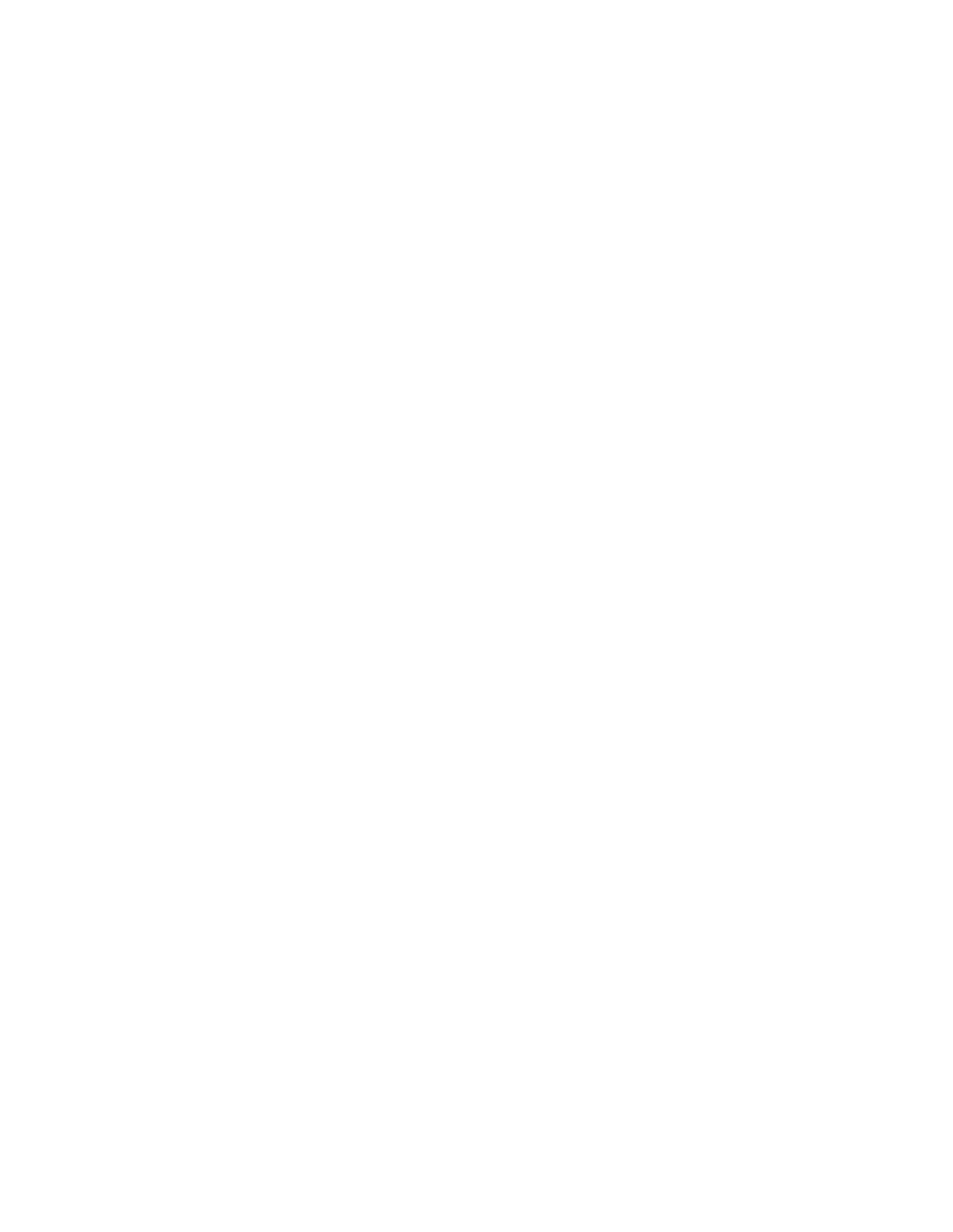## **INSTRUCTIONS FOR CART PLACEMENT**

#### Placement of carts:

The best placement for the carts is at the end of the driveway or on the grass within 2-3 feet off the street.

#### Give us some room:

With the automated collection trucks we need some room away from obstructions like trees, mailboxes, cars, other cart, and other trash items.

#### Loading your carts:

We recommend bagging your trash so it won't stick to the inside of the cart. **There is no need to use bags for your recyclable materials**. Do your best to break down the items inside the carts so they don't lodge themselves inside and make it difficult to dump.

Face carts opening towards the street: Put your carts at the street so the arrows on the lid (the opening) of the carts will point toward the street.

#### **PLEASE DO THIS NOT THIS**







## THANK YOU FOR YOUR HELP!